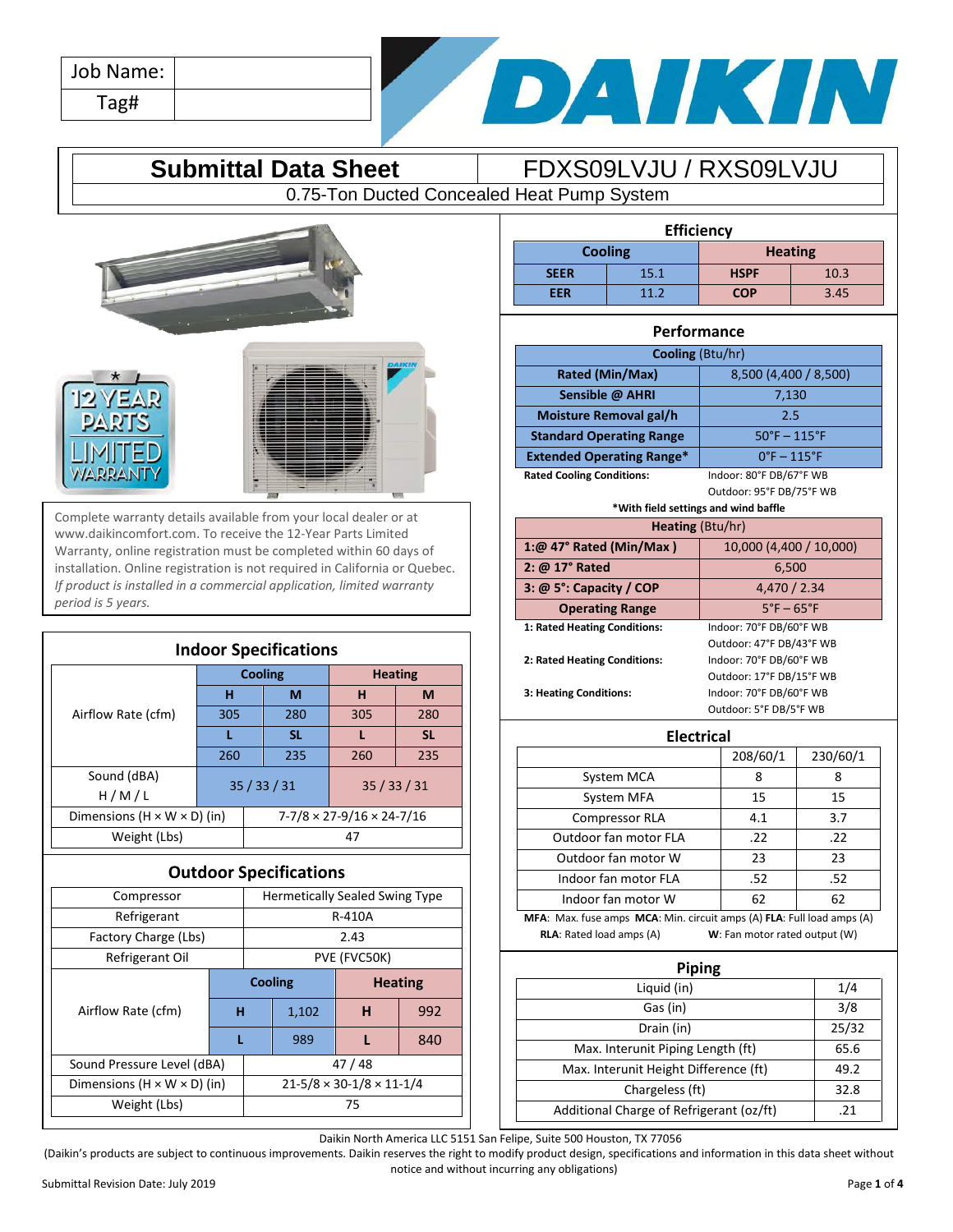# FDXS09LVJU Dimensional Data



Daikin North America LLC 5151 San Felipe, Suite 500 Houston, TX 77056

(Daikin's products are subject to continuous improvements. Daikin reserves the right to modify product design, specifications and information in this data sheet without

DATKI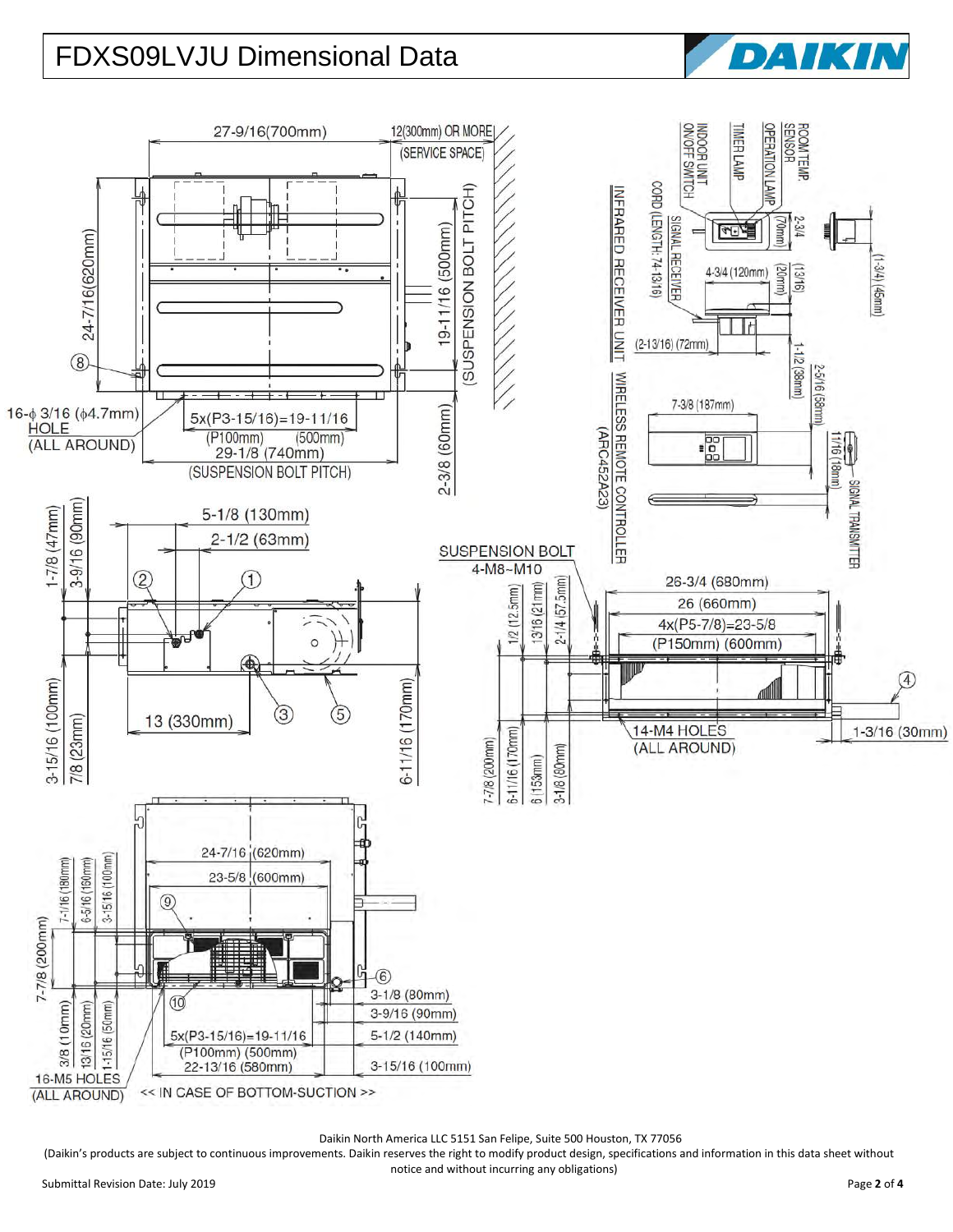## RXS09LVJU Dimensional Data





Daikin North America LLC 5151 San Felipe, Suite 500 Houston, TX 77056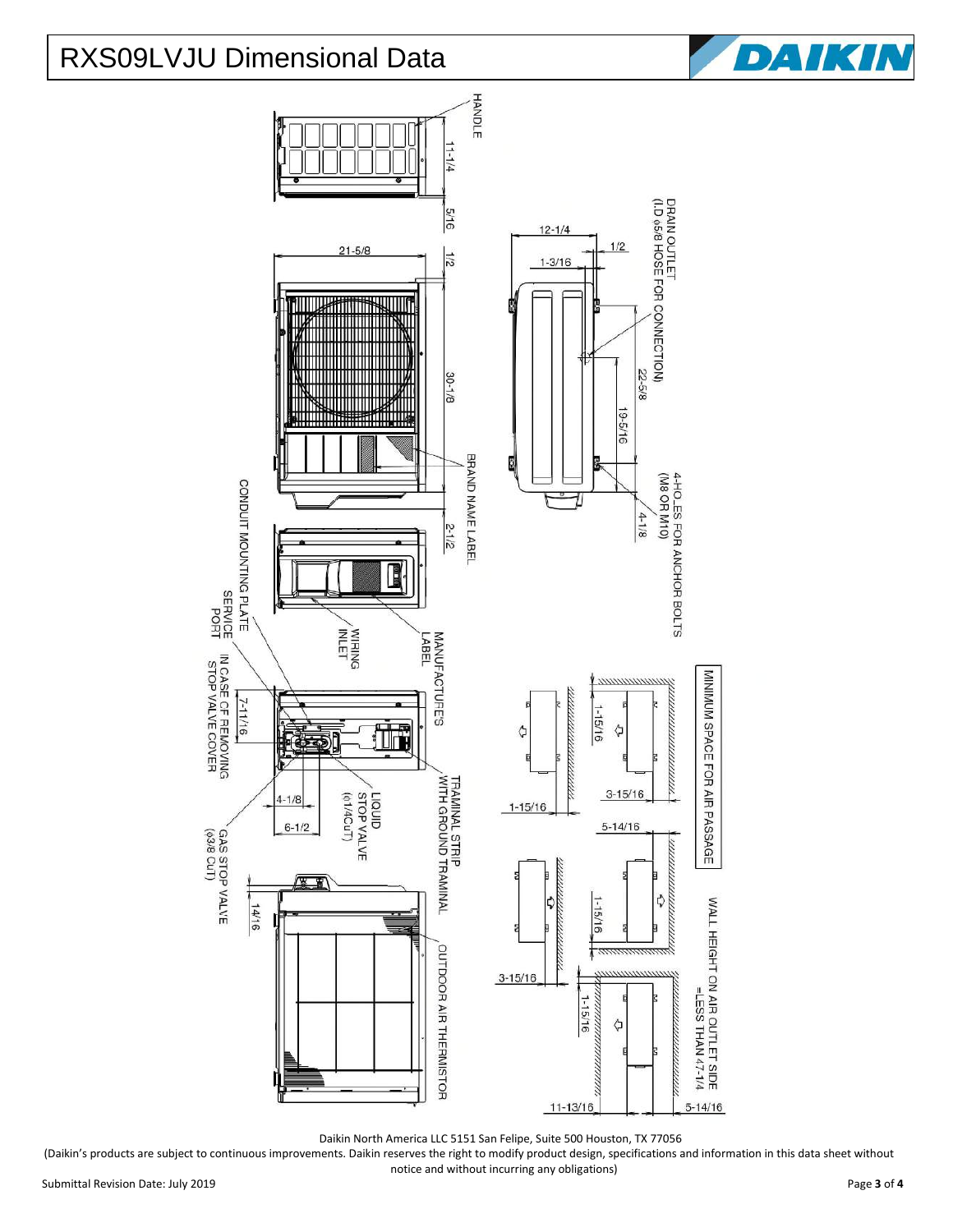# Optional Accessories



DAIKIN

| <b>Indoor Unit</b> |                     |                                       |  |
|--------------------|---------------------|---------------------------------------|--|
| <b>Included</b>    | <b>Part Number</b>  | <b>Description</b>                    |  |
|                    | <b>BRP072A43</b>    | Wireless Interface Adapter            |  |
|                    | <b>BRC944B2-A08</b> | <b>Wired Remote Controller</b>        |  |
|                    | <b>BRCW901A03</b>   | Wired Remote Controller Cable – 10ft  |  |
|                    | <b>BRCW901A08</b>   | Wired Remote Controller Cable – 25ft  |  |
|                    | DACA-ARCW901P10     | IR Receiver Cable, Plenum Rated, 10ft |  |
|                    | DACA-ARCW901P25     | IR Receiver Cable, Plenum Rated, 25ft |  |
|                    | DACA-CP2-1          | Maxi Orange Condensate Pump           |  |
|                    | DACA-CP3-1          | Mini Condensate Pump 5 gph            |  |
|                    | KRP928BB2S          | Interface Adaptor for DIII-NET        |  |

| <b>Outdoor Unit</b> |                    |                                                             |  |
|---------------------|--------------------|-------------------------------------------------------------|--|
| <b>Included</b>     | <b>Part Number</b> | <b>Description</b>                                          |  |
|                     | DACA-WB-3          | Powder-Coated Wall-Mounted Bracket                          |  |
|                     | KEH041A41          | Drain Pan Heater RXS09 12LV                                 |  |
|                     | KKP937A4           | Drain Plug for OD Unit                                      |  |
|                     | KPW937C4           | Low Ambient Wind Baffle / Air Adjustment Grille (09/12 MBH) |  |

## External Static Pressure / Airflow Chart



Daikin North America LLC 5151 San Felipe, Suite 500 Houston, TX 77056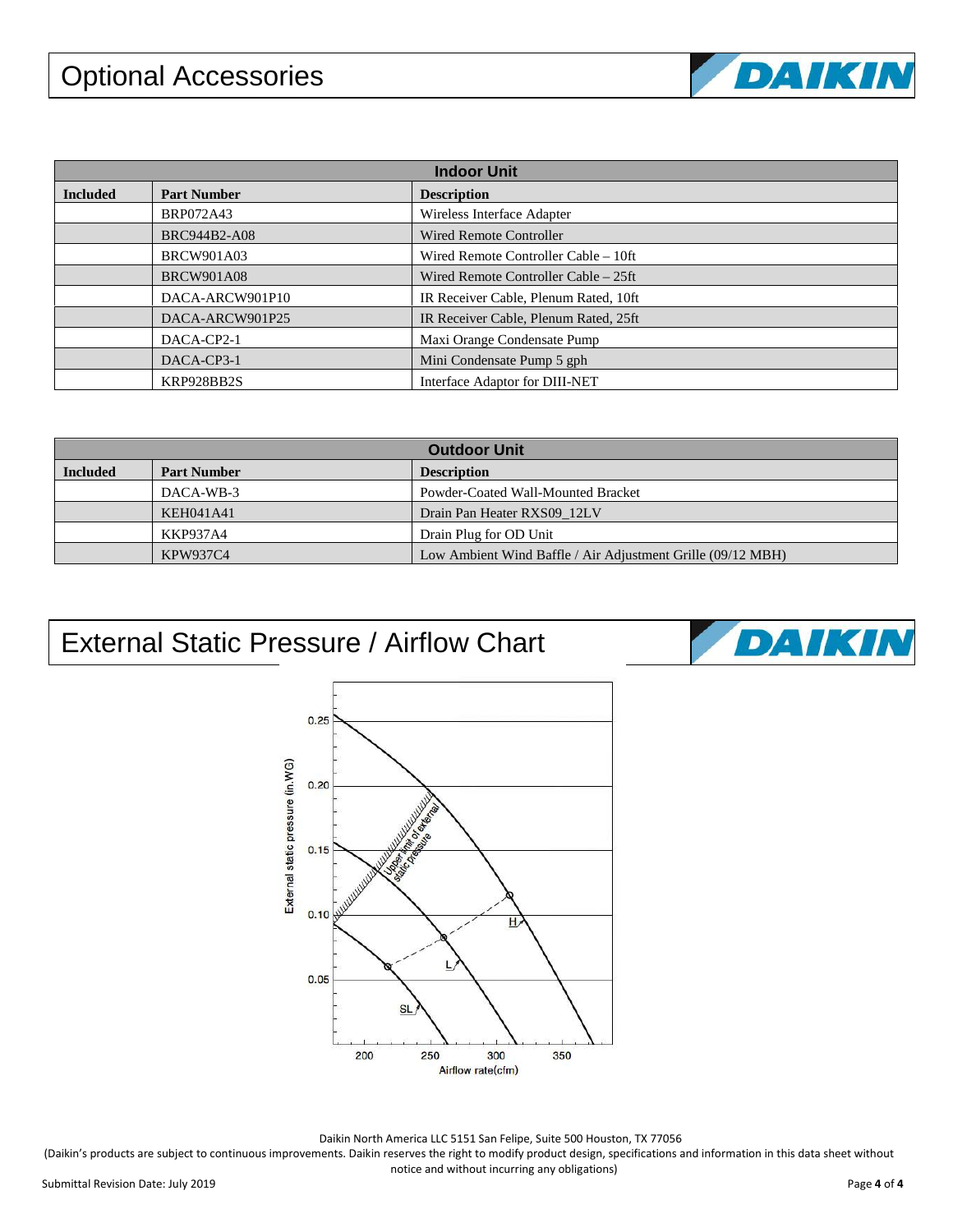| Job Name: |  |
|-----------|--|
| Tag#      |  |



## **Submittal Data Sheet** FDXS12LVJU / RXS12LVJU

1-Ton Ducted Concealed Heat Pump System



Complete warranty details available from your local dealer or at www.daikincomfort.com. To receive the 12-Year Parts Limited Warranty, online registration must be completed within 60 days of installation. Online registration is not required in California or Quebec. *If product is installed in a commercial application, limited warranty period is 5 years.*

| <b>Indoor Specifications</b>            |     |                                       |           |                |           |
|-----------------------------------------|-----|---------------------------------------|-----------|----------------|-----------|
|                                         |     | <b>Cooling</b>                        |           | <b>Heating</b> |           |
|                                         | н   |                                       | M         | н              | M         |
| Airflow Rate (cfm)                      | 305 |                                       | 280       | 305            | 280       |
|                                         |     |                                       | <b>SL</b> |                | <b>SL</b> |
|                                         | 260 |                                       | 235       | 260            | 235       |
| Sound (dBA)                             |     |                                       | 35/33/31  | 35/33/31       |           |
| H/M/L                                   |     |                                       |           |                |           |
| Dimensions $(H \times W \times D)$ (in) |     | $7-7/8 \times 27-9/16 \times 24-7/16$ |           |                |           |
| Weight (Lbs)                            |     |                                       |           | 47             |           |

## **Outdoor Specifications**

| Compressor                              |   | <b>Hermetically Sealed Swing Type</b>      |              |                |     |
|-----------------------------------------|---|--------------------------------------------|--------------|----------------|-----|
| Refrigerant                             |   | R-410A                                     |              |                |     |
| Factory Charge (Lbs)                    |   | 2.65                                       |              |                |     |
| Refrigerant Oil                         |   |                                            | PVE (FVC50K) |                |     |
| Airflow Rate (cfm)                      |   | <b>Cooling</b>                             |              | <b>Heating</b> |     |
|                                         | н |                                            | 1,183        | н              | 992 |
|                                         | L |                                            | 989          |                | 840 |
| Sound Pressure Level (dBA)              |   | 49                                         |              |                |     |
| Dimensions $(H \times W \times D)$ (in) |   | $21 - 5/8 \times 30 - 1/8 \times 11 - 1/4$ |              |                |     |
| Weight (Lbs)                            |   | 75                                         |              |                |     |
|                                         |   |                                            |              |                |     |

| <b>Efficiency</b> |      |                |      |
|-------------------|------|----------------|------|
| <b>Cooling</b>    |      | <b>Heating</b> |      |
| <b>SEER</b>       | 15.5 | <b>HSPF</b>    | 10.4 |
| EER               | 9.1  | <b>COP</b>     | 3.51 |

## **Performance Cooling** (Btu/hr) **Rated (Min/Max)** 11,500 (4,800 / 11,500) **Sensible @ AHRI** 8,280 **Moisture Removal gal/h**  4.0 **Standard Operating Range Fig. 30°F** – 115°F **Extended Operating Range\*** 0°F – 115°F **Rated Cooling Conditions:** Indoor: 80°F DB/67°F WB

Outdoor: 95°F DB/75°F WB

**\*With field settings and wind baffle**

| <b>WILD HERE SELLINGS AND WHILE BUILD</b> |                                 |  |
|-------------------------------------------|---------------------------------|--|
| <b>Heating (Btu/hr)</b>                   |                                 |  |
| 1: @ 47° Rated (Min/Max)                  | 11,500 (4,800 / 11,500)         |  |
| 2: $@17°$ Rated                           | 7,500                           |  |
| 3: $@5$ <sup>o</sup> : Capacity / COP     | 5,140/2.36                      |  |
| <b>Operating Range</b>                    | $5^{\circ}$ F – 65 $^{\circ}$ F |  |
| 1: Rated Heating Conditions:              | Indoor: 70°F DB/60°F WB         |  |
|                                           | Outdoor: 47°F DB/43°F WB        |  |
| 2: Rated Heating Conditions:              | Indoor: 70°F DB/60°F WB         |  |
|                                           | Outdoor: 17°F DB/15°F WB        |  |
| 3: Heating Conditions:                    | Indoor: 70°F DB/60°F WB         |  |
|                                           | Outdoor: 5°F DB/5°F WB          |  |

| <b>Electrical</b>                                                      |                               |          |  |
|------------------------------------------------------------------------|-------------------------------|----------|--|
|                                                                        | 208/60/1                      | 230/60/1 |  |
| System MCA                                                             | 8.75                          | 8.75     |  |
| System MFA                                                             | 15                            | 15       |  |
| <b>Compressor RLA</b>                                                  | 5.9                           | 5.3      |  |
| Outdoor fan motor FLA                                                  | .22                           | .22      |  |
| Outdoor fan motor W                                                    | 23                            | 23       |  |
| Indoor fan motor FLA                                                   | .52                           | .52      |  |
| Indoor fan motor W                                                     | 62                            | 62       |  |
| MFA: Max. fuse amps MCA: Min. circuit amps (A) FLA: Full load amps (A) |                               |          |  |
| <b>RLA:</b> Rated load amps (A)                                        | W: Fan motor rated output (W) |          |  |

| <b>Piping</b>                            |       |  |  |
|------------------------------------------|-------|--|--|
| Liquid (in)                              | 1/4   |  |  |
| Gas (in)                                 | 3/8   |  |  |
| Drain (in)                               | 23/32 |  |  |
| Max. Interunit Piping Length (ft)        | 65.6  |  |  |
| Max. Interunit Height Difference (ft)    | 49.2  |  |  |
| Chargeless (ft)                          | 32.8  |  |  |
| Additional Charge of Refrigerant (oz/ft) | 21    |  |  |

Daikin North America LLC 5151 San Felipe, Suite 500 Houston, TX 77056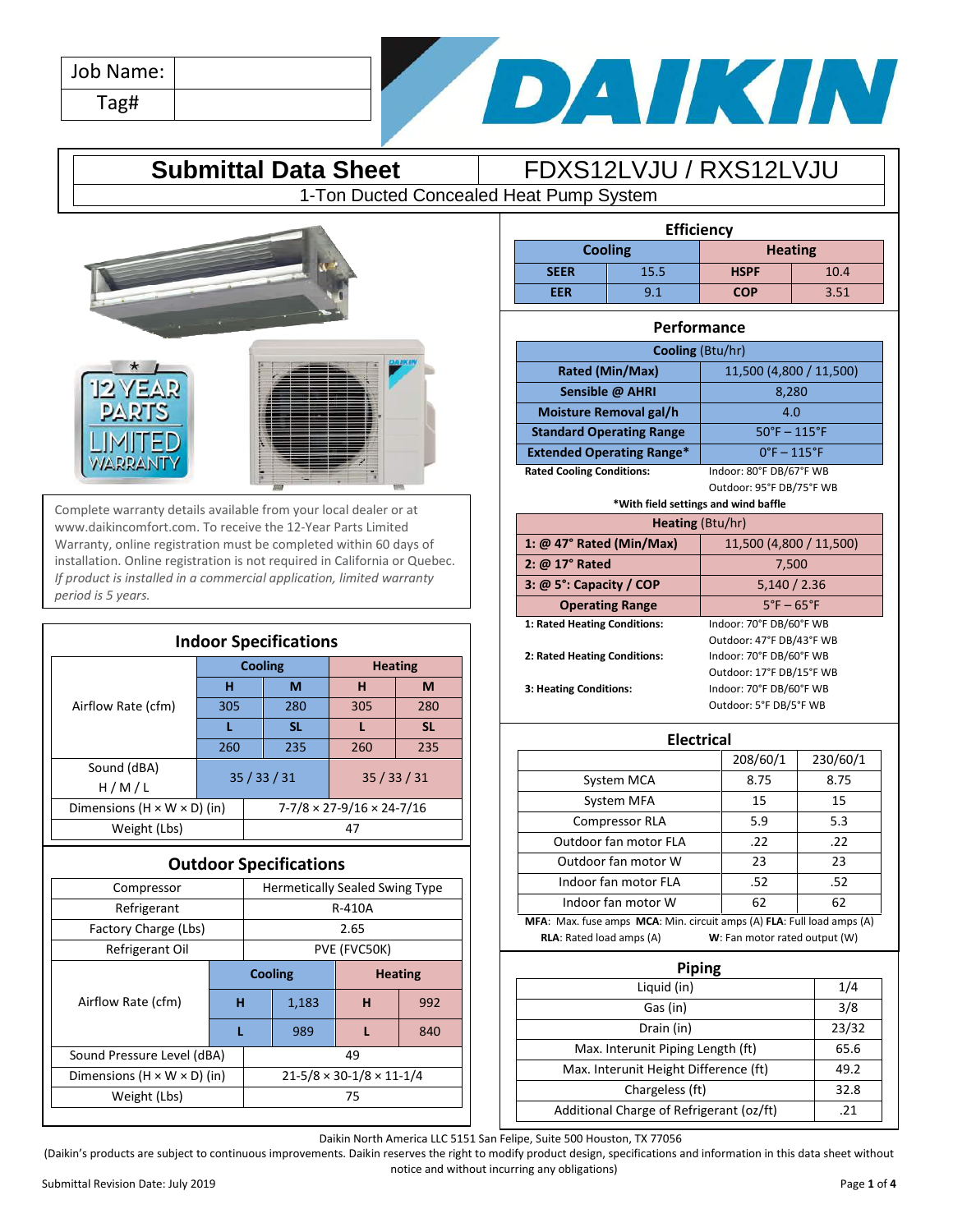# FDXS12LVJU Dimensional Data



Daikin North America LLC 5151 San Felipe, Suite 500 Houston, TX 77056

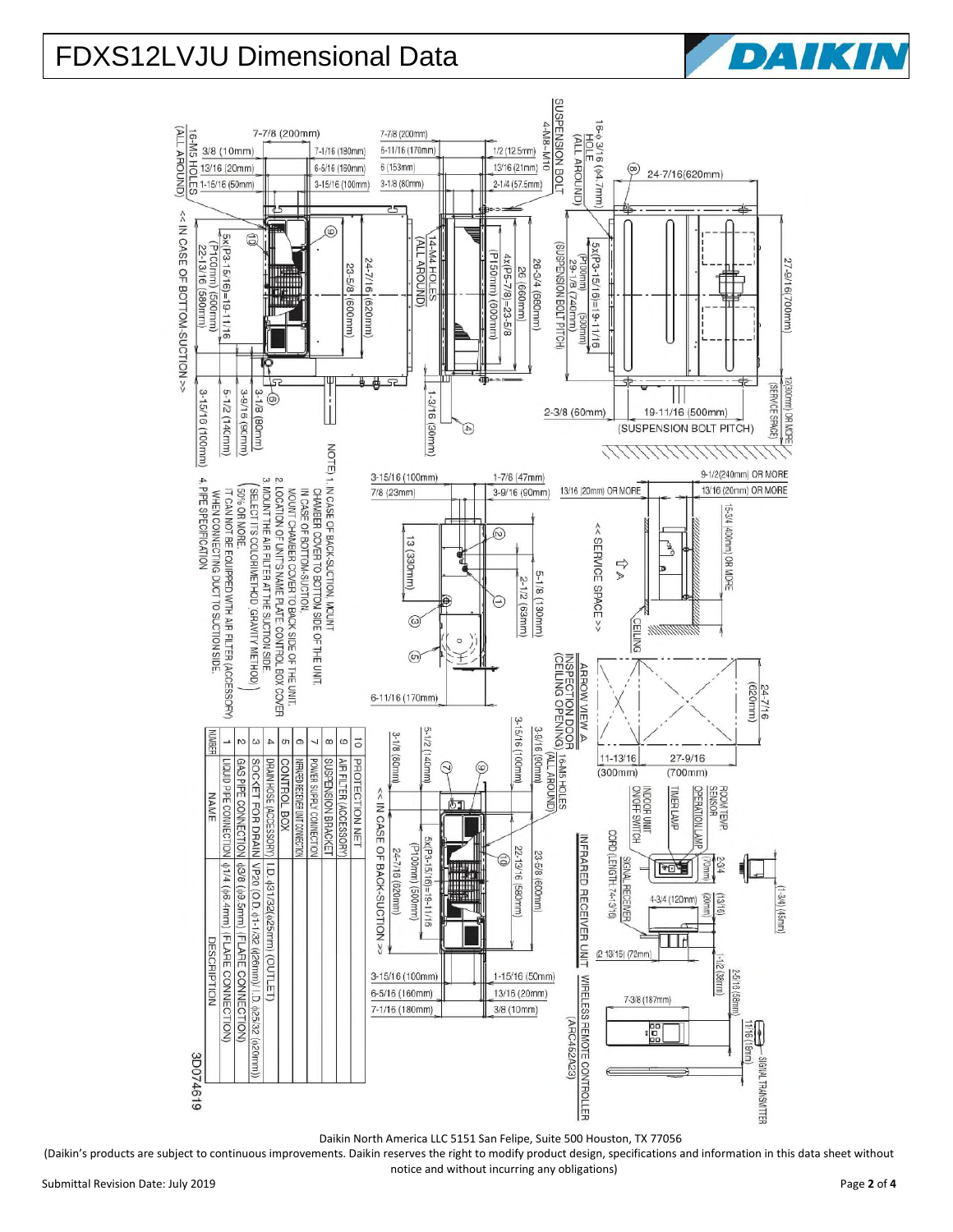## RXS12LVJU Dimensional Data





Daikin North America LLC 5151 San Felipe, Suite 500 Houston, TX 77056